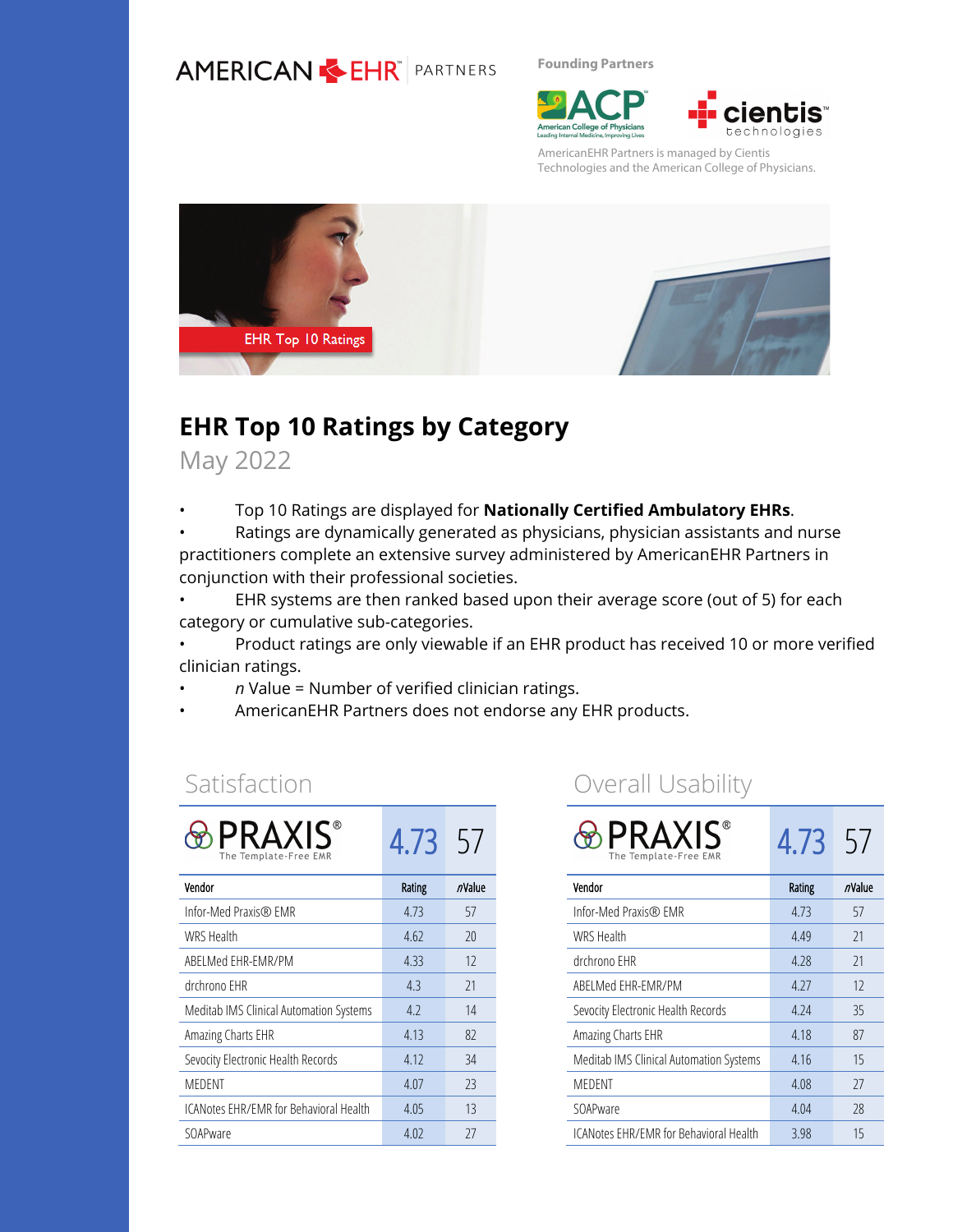#### **AMERICAN & EHR**<sup>*PARTNERS*</sup>

**Founding Partners**

American College of Physicians<br>Leading Internal Medicine, Improving Lives



AmericanEHR Partners is managed by Cientis Technologies and the American College of Physicians.

## Workflow Management

| <b>PRAXIS®</b><br>The Template-Free EMR | 4.58           | 56     |
|-----------------------------------------|----------------|--------|
| Vendor                                  | <b>Rating</b>  | nValue |
| Infor-Med Praxis® EMR                   | 4.58           | 56     |
| ABELMed EHR-EMR/PM                      | 4.39           | 12     |
| <b>WRS Health</b>                       | 4.32           | 20     |
| drchrono EHR                            | $\overline{A}$ | 15     |
| Sevocity Electronic Health Records      | 3.82           | 32     |
| MEDENT                                  | 3.78           | 24     |
| Meditab IMS Clinical Automation         | 3.63           | 15     |
| Amazing Charts EHR                      | 3.59           | 81     |
| Valant Premium Psychiatric Suite        | 3.26           | 13     |
| athenaClinicals                         | 3.22           | 40     |

## Order Management

| <b>PRAXIS®</b><br>The Template-Free EMR | 4.63   | 4h     |
|-----------------------------------------|--------|--------|
| Vendor                                  | Rating | nValue |
| Infor-Med Praxis® EMR                   | 4.63   | 46     |
| <b>WRS Health</b>                       | 4.26   | 20     |
| <b>MEDENT</b>                           | 4.21   | 25     |
| Sevocity Electronic Health Records      | 4.08   | 31     |
| Meditab IMS Clinical Automation         | 3.91   | 15     |
| Practice Partner (by McKesson)          | 3.79   | 25     |
| ABELMed EHR-EMR/PM                      | 3.74   | 11     |
| Amazing Charts EHR                      | 3.66   | 74     |
| GE Centricity Enterprise (Ambulatory)   | 3.6    | 12     |
| e-MDs Solution Series                   | 3.59   | 49     |

## Support Experience

| PRAXIS®<br>The Template-Free EMR       | 4.52   | -33    |
|----------------------------------------|--------|--------|
| Vendor                                 | Rating | nValue |
| Infor-Med Praxis® EMR                  | 4.52   | 33     |
| ABELMed EHR-EMR/PM                     | 4.49   | 10     |
| Amazing Charts EHR                     | 4.39   | 60     |
| MEDENT                                 | 4.29   | 14     |
| ICANotes EHR/EMR for Behavioral Health | 4.25   | 11     |
| <b>Practice Fusion</b>                 | 4.1    | 88     |
| Meditab IMS Clinical Automation        | 4.07   | 12     |
| athenaClinicals                        | 3.93   | 16     |
| SOAPware                               | 3.9    | 22     |
| Quanum EHR                             | 3.76   | 11     |

## Population Management

| <b>PRAXIS®</b><br>The Template-Free EMR | 4.7    | 41     |
|-----------------------------------------|--------|--------|
| Vendor                                  | Rating | nValue |
| Infor-Med Praxis® EMR                   | 4.7    | 41     |
| <b>WRS Health</b>                       | 4.39   | 15     |
| ABELMed EHR-EMR/PM                      | 4.16   | 10     |
| Amazing Charts EHR                      | 4.07   | 75     |
| Sevocity Electronic Health Records      | 3.94   | 26     |
| MEDENT                                  | 3.94   | 22     |
| Meditab IMS Clinical Automation         | 3.88   | 13     |
| Practice Fusion                         | 3.49   | 87     |
| eClinicalWorks                          | 3.26   | 125    |
| e-MDs Solution Series                   | 3.25   | 41     |